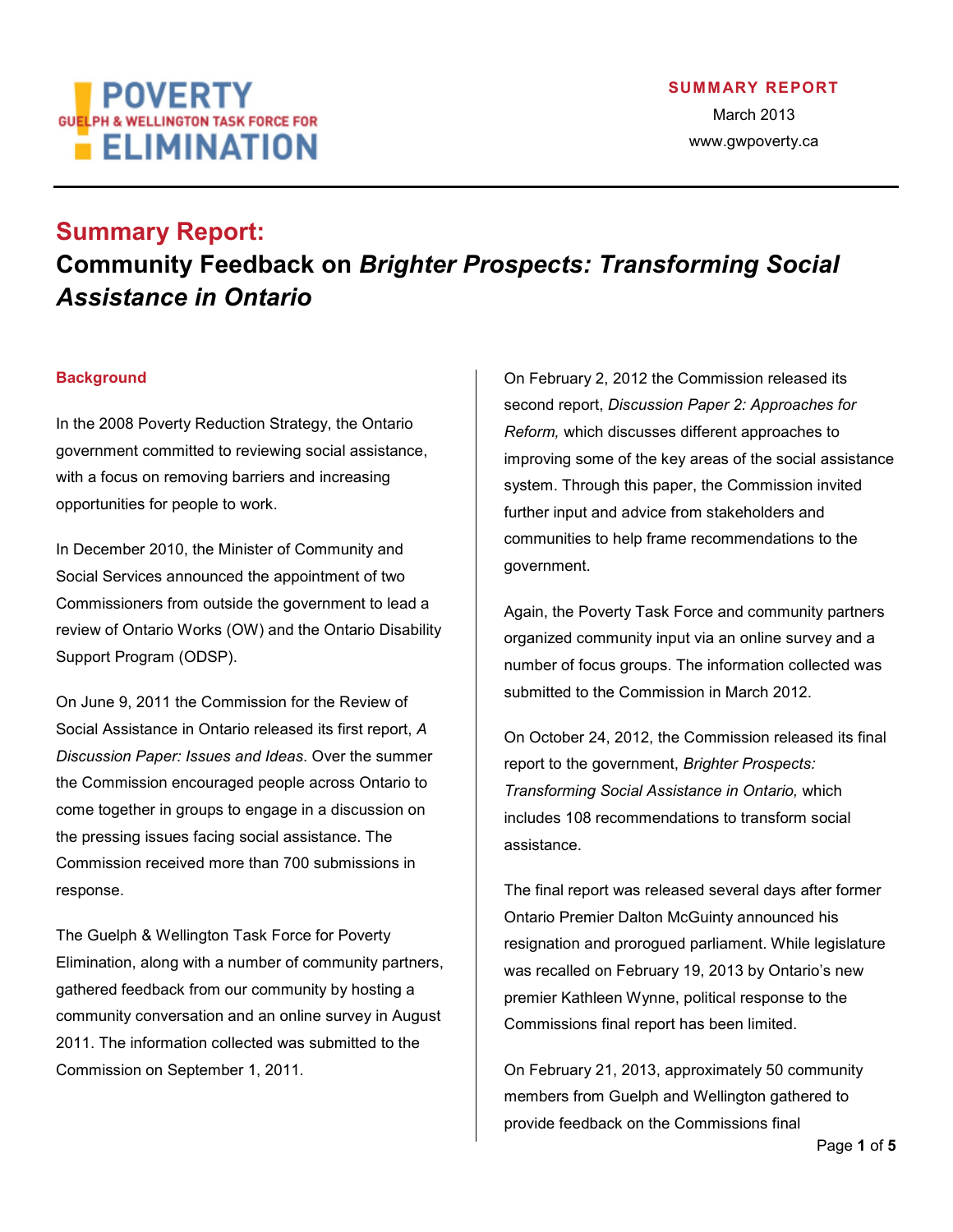recommendations. This report provides a summary of the discussions from this gathering based on three broad topic areas: Enabling employment, building a better benefit structure, and strengthening accountability.

## **Enabling Employment:**

#### **Commission's recommendation:**

*"We recommend that the Province develop a strategy for supporting and enhancing alternative forms of employment for social assistance recipients, such as self-employment, social purpose enterprises, and peerled employment and training programs"* 

## **Community feedback:**

In general, community conversation participants supported the recommendation, particularly for clients with ample employment experience. In terms of supports, the Province should consider providing social assistance recipients interested in pursuing alternative forms of employment, participants recommended:

- Provide hands-on opportunities for those pursuing alternative forms of employment, including job shadowing, interning, and placement opportunities.
- Provide case-workers with a comprehensive tool to properly assess clients interested in pursuing alternative forms of education to ensure they have the appropriate skills and abilities.
- Provide clients interested in pursuing alternative forms of employment with local labour market research to help them make informed decisions.
- Extend the supports to Employment Insurance recipients

## **Commission's recommendations:**

*"We recommend that the Province support employerdriven initiatives and the establishment of employer* 

*councils to advise on employment services design and to facilitate testing of sector-specific models"* 

*"We recommend that the Province partner with corporate leaders to champion the hiring of people with disabilities"* 

*"We recommend that the Province, municipalities, and not-for-profit organizations lead by example in hiring more people with disabilities and other social assistance recipients."* 

## **Community feedback:**

Community conversation participants strongly supported the Commission's recommendations aimed at engaging with employers and suggested that it would help:

- Increase the value employers place on client's diverse experiences, including non-traditional training, in determining their suitability for employment opportunities.
- Encourage the adoption of more inclusive hiring policies.
- Reduce the stigma associated with hiring social assistance recipients based on a deeper understanding of the experiences and expertise of people living in poverty.

## **Building a Better Benefit Structure**

## **Commission's recommendation:**

*"We recommend that the province adopt a rational methodology to provide the necessary information for setting social assistance rates in a manner that aims to achieve a balance among three objectives: adequacy of rates to cover healthy food, securing housing, and other basic necessities; fairness between social assistance recipients and people with low-incomes who are working; and financial incentive to work."*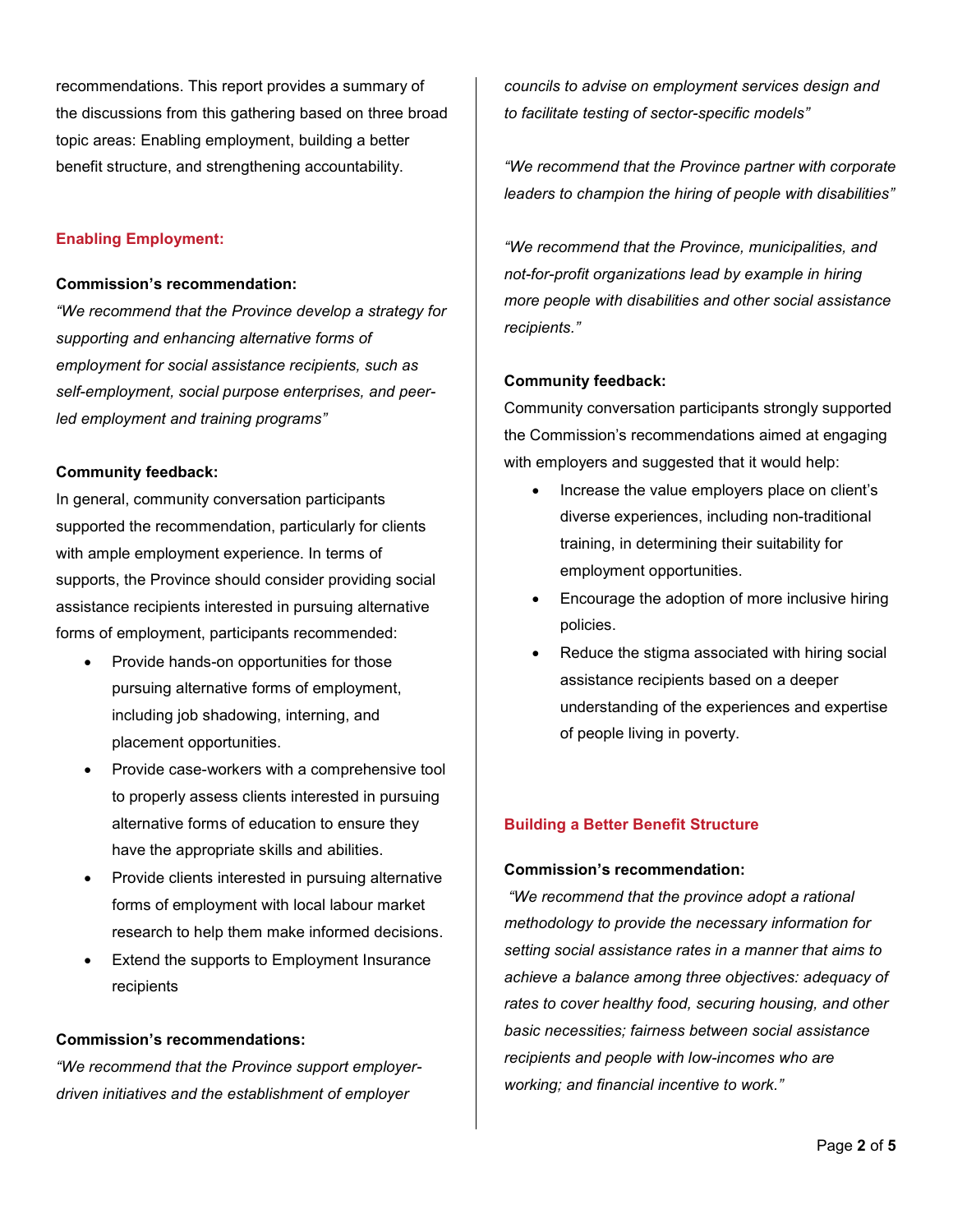*"We recommend that the Province develop a new Basic Measure of Adequacy (BMA), based on the costs of food, clothing and footwear, a basic list of personal and household needs, transportation, and shelter, taking into account the differences in the costs of these items in different Ontario regions, including the region north of the 50th parallel, and use this BMA as a benchmark for the adequacy of social assistance rates."* 

#### **Community feedback:**

While community conversation participants supported the recommendation that a rate methodology be adopted, there was discomfort with the term "adequacy," suggesting that it is a vague concept that can be subject to personal perspectives.

#### **Commission's recommendation:**

*"We recommend that, initially, the Province set the standard rate at \$100 per month over the rate, at the time of implementation, for a single adult renter receiving Ontario Works. The standard rate should be adjusted in the future, with changes to the minimum wage and tax credits, to move recipients to the BMA level."* 

#### **Community feedback:**

Community conversation participants agreed that while higher rates are needed, \$100 per month is NOT enough. Further, an increase is required for ALL social assistance recipients and should be put into place immediately, rather than waiting for a new standard rate to be implemented. Participants were discouraged by this recommendation, noting that it does not reflect the principles of adequacy and fairness that the Commissioners refer to throughout the report.

## **Commission's recommendation:**

*"We recommend that the current complex rate structure be replaced with simple building blocks:* 

- *A standard rate (a flat amount covering basic needs and housing-related costs) for all adults, with future increases to reflect the differences in living costs across Ontario, as the basic unit of income support in social assistance;*
- *A disability supplement, on top of the standard rate, to be provided to people with disabilities;*
- *A uniform children's supplement, on top of the standard rate, to be provided to families with children, consisting of a flat amount per child, and a uniform sole-support parent supplement to be provided to sole-support parents."*

#### **Community feedback:**

Community conversation participants were generally supportive of the building blocks structure. They deemed that the proposed benefit structure would:

- Support a more client-centered approach to determining benefits
- Create a simple process for determining benefits that is easy for clients to understand
- Cut down on administrative responsibilities for caseworkers

However, there were significant concerns expressed about integrating Ontario Works and ODSP, including questions about the rationale for doing so and the process that would be used.

## **Commission's recommendations:**

*"We recommend that, initially, health-related special benefits such as adult dental care be harmonized and provided consistently to all social assistance recipients in all municipalities."* 

*"We recommend the Province examine ways to make prescription drugs, dental, and other health benefits to all low-income Ontarians give that the availability of these*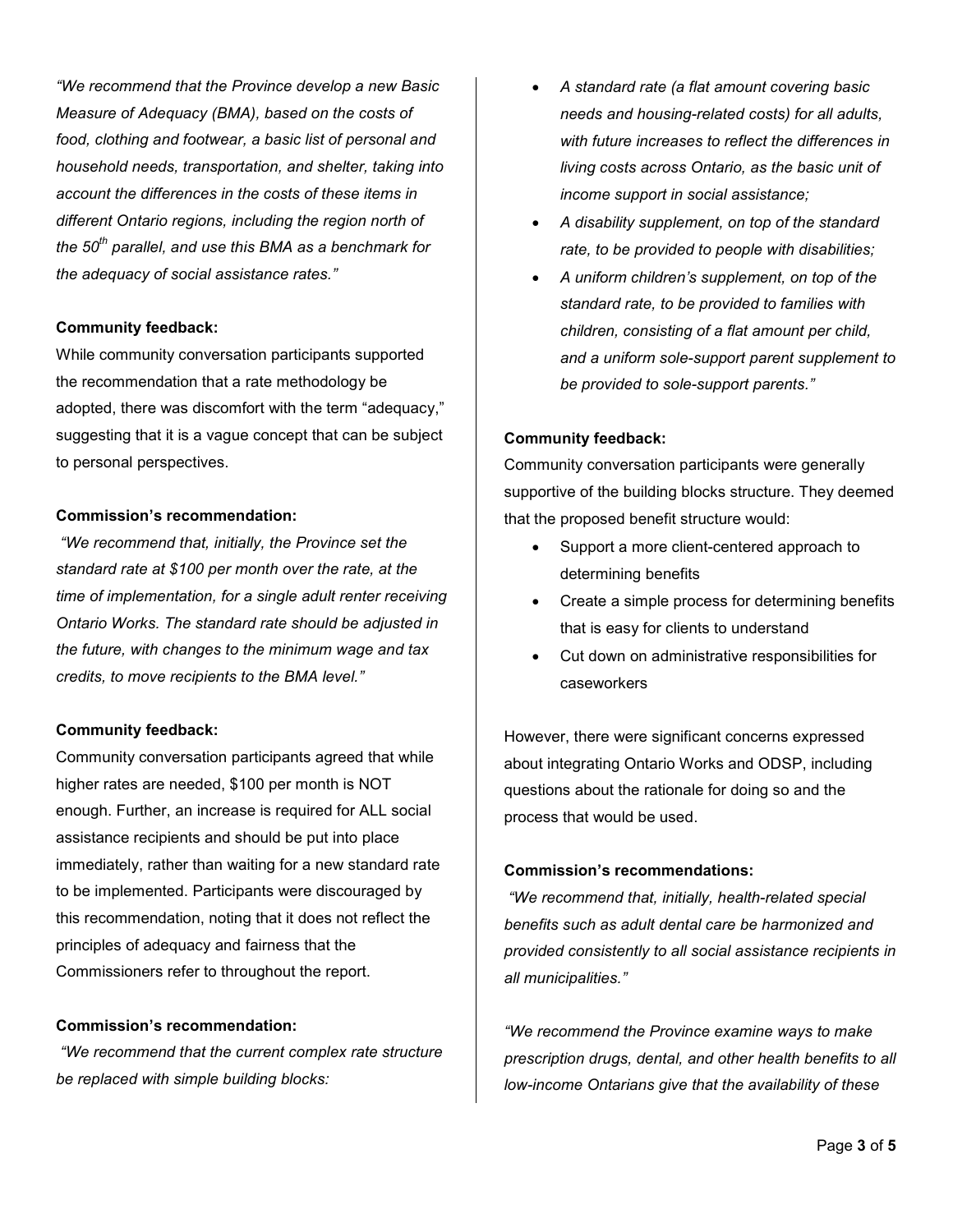*benefits outside social assistance is an integral part of the fully transformed system."* 

## **Community feedback:**

Community conversation participants strongly supported both recommendations. There was some discussion about the need to focus on providing preventative health care, as well as the means to manage chronic health conditions. This strategy, it was noted, would reduce poverty-induced costs related to health care for the government.

## **Commission's recommendations:**

*"We recommend that nutritional supplements for people with unintentional weight loss be provided by the Ministry of Health and Long-Term Care, using the funding for these supplements currently provided through the Special Diet Allowance (SDA). We further recommend that the SDA be eliminated as a separate benefit, and the remaining SDA funding be reinvested into the standard rate to help improve adequacy."* 

## **Community feedback:**

Community conversation participants strongly disagreed with this recommendation and expressed major concerns about the potential elimination of the SDA. Participants remarked that it was difficult to understand the reasoning behind this recommendation and were frustrated by the lack of explanation provided in the Commission's final report. Participants were extremely hesitant to accept the notion that a new standard rate would be sufficient to cover the dietary needs of those currently receiving the SDA.

## **Commission's recommendations:**

*"As a priority, we recommend that the Province introduce a new disability benefit, outside social assistance, for all low-income working Ontarians with disabilities."* 

## **Community feedback:**

While community conversation participants were supportive of providing assistance to all low-income Ontarians with disabilities, there were a number of concerns raised, including:

- How "low-income" would be defined
- Who would administer the program and whether they have the capacity and expertise to do so
- How it would impact those currently on ODSP

## **Commission's recommendations:**

*"We recommend that eligibility for social assistance for individuals in a spousal relationship continue to be determined based on combined income and assets; however, consistent with the definition in the Income Tax Act, we recommend that the definition of a spousal relationship be changed from three months of living together as a couple to one year of living together as a couple."* 

*"We recommend that all gifts received by social assistance recipients in the form of goods and services be fully exempt as income; infrequent or non-regular gifts of cash be exempt to a maximum of \$6000 per year; and gifts of cash to cover an extraordinary cost, such as a home repair or furniture replacement, be fully exempt and not count toward the \$6000 limit."* 

*"We recommend that child support payments received by social assistance recipients be treated as earned income (i.e., subject to an earnings exemption of 50 per cent instead of the current 100 per cent deduction), thus providing an incentive to pursue child support." "We recommend that social assistance recipients be allowed to choose whether or not to pursue child support, based on their individual family circumstances."*